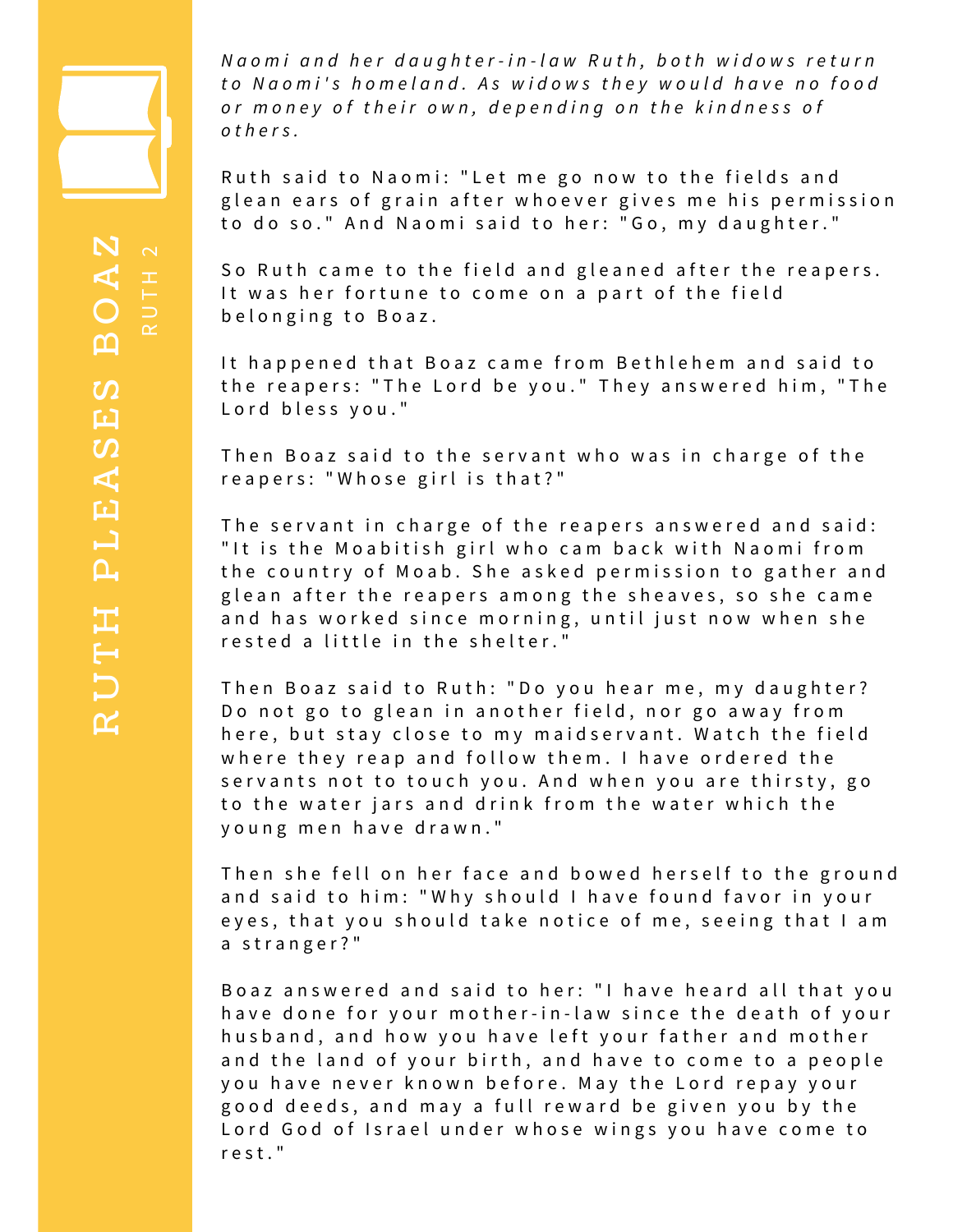

 $\propto$ 

 $\vdash$ 

Then she said: "Let me find favor in your sight, my lord; for you have comforted me by speaking friendly words to your handmaid, when I am not in truth a handmaid of vours."

And Boaz said to her: "At mealtime come here and eat of the bread and dip your piece into the sauce." So she sat beside the reapers, and he passed her parched grain, and she ate until she had had enough, and then she left.

When she arose to glean again, Boaz gave orders to his young men saying: "Let her glean even among the sheaves, and do not reproach her. And also let fall some h and fuls on purpose for her, and leave them so that she may glean them, and do not stop her."

So she gleaned in the field until evening, and threshed out what she had gleaned.

Her mother-in-law said to her: "Where did you glean today? Where did you work? Blessed be he that took notice of you."

She told her mother-in-law with whom she had worked, saying: "The man with whom I worked today is named B o a z . "

Then Naomi said to her daughter-in-law: "May the Lord bless him, for the Lord has not stopped showing kindness to the living and dead." And she added: "The man is near of kin to us, one of our next kinsmen."

Ruth said: "He told me, too, to stay near his young men until they have finished his harvest."

And Naomi said to Ruth: "It is good that you go out with his maidservants, so that you do not go into any other f i e l d . "

So Ruth stayed close to the maidens of Baoz to glean until the end of the barley harvest and of the wheat harvest; and she lived with her mother-in-law.